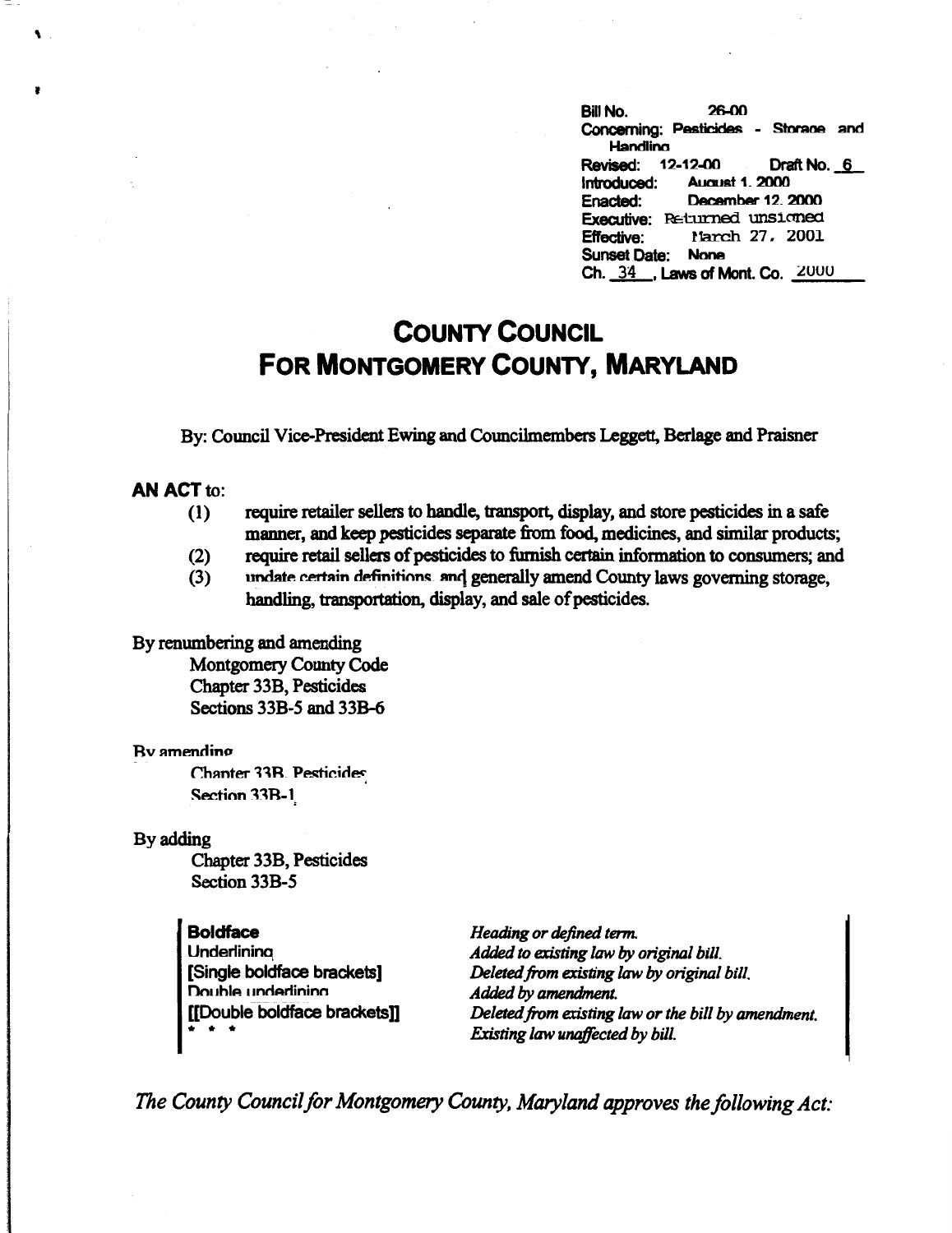$\mathcal{L}^{\mathcal{L}}$ 

 $\pmb{\epsilon}$ 

 $\ddot{\phantom{0}}$ 

| 1  | Sec. 1. Chapter 33B is amended by amending Section 33B-1. adding                         |
|----|------------------------------------------------------------------------------------------|
| 2  | Section 33B-5, and amending and renumbering Sections 33B-5 and 33B-6 as                  |
| 3  | follows:                                                                                 |
| 4  | 33B-1. Definitions.                                                                      |
| 5  | In this chapter:                                                                         |
| 6  | $[[(1)]$ Custom applicator means a person engaged in the business of applying            |
| 7  | pesticides.                                                                              |
| 8  | $[[(2)]$ ] Department means the Department of Environmental Protection.                  |
| 9  | <b>Director means Director of the Denartment of Environmental</b>                        |
| 10 | Protection. or the Director's designee                                                   |
| 11 | $[[(3)]$ Lawn means an area of land, except agricultural land, that is:                  |
| 12 | Mostly covered by grass, other similar herbaceous plants,<br>$[[a]](\underline{1})$      |
| 13 | shrubs, or trees; and                                                                    |
| 14 | Kept trim by mowing or cutting.<br>$\left[\left[\mathsf{b.}\right]\right]\left(2\right)$ |
| 15 | [[(4)]] Pest means an [[organism]] insect. snail. slug. rodent. nematode                 |
| 16 | fungus, weed, or other form of plant or animal life or microorganism                     |
| 17 | (excent a microorganism on or in a living human or animal) that is                       |
| 18 | normally considered to be a pest or [[declared to be a pest by the                       |
| 19 | Maryland Department of Agriculture]] defined as a nest by annlicable                     |
| 20 | state regulations.                                                                       |
| 21 | $[1(5)$ Pest includes bacteria, insects, weeds and similar agents that damage            |
| 22 | lawns and landscape plants.]                                                             |
| 23 | $[[(6)]]$ Pesticide means a substance or mixture of substances intended or used          |
| 24 | to:                                                                                      |
| 25 | Control pests;<br><b>[</b> [a.                                                           |
| 26 | Eliminate pests;<br>b.                                                                   |

 $\label{eq:2.1} \frac{1}{\sqrt{2\pi}}\int_{0}^{\infty}\frac{1}{\sqrt{2\pi}}\left(\frac{1}{\sqrt{2\pi}}\right)^{2\pi} \frac{1}{\sqrt{2\pi}}\frac{1}{\sqrt{2\pi}}\int_{0}^{\infty}\frac{1}{\sqrt{2\pi}}\frac{1}{\sqrt{2\pi}}\frac{1}{\sqrt{2\pi}}\frac{1}{\sqrt{2\pi}}\frac{1}{\sqrt{2\pi}}\frac{1}{\sqrt{2\pi}}\frac{1}{\sqrt{2\pi}}\frac{1}{\sqrt{2\pi}}\frac{1}{\sqrt{2\pi}}\frac{1}{\sqrt{2\pi}}\frac{$ 

 $\mathbb{R}^2$ 

 $\label{eq:2.1} \mathcal{L}^{\text{max}}_{\text{max}}(\mathcal{L}^{\text{max}}_{\text{max}}, \mathcal{L}^{\text{max}}_{\text{max}})$ 

 $\hat{\boldsymbol{\beta}}$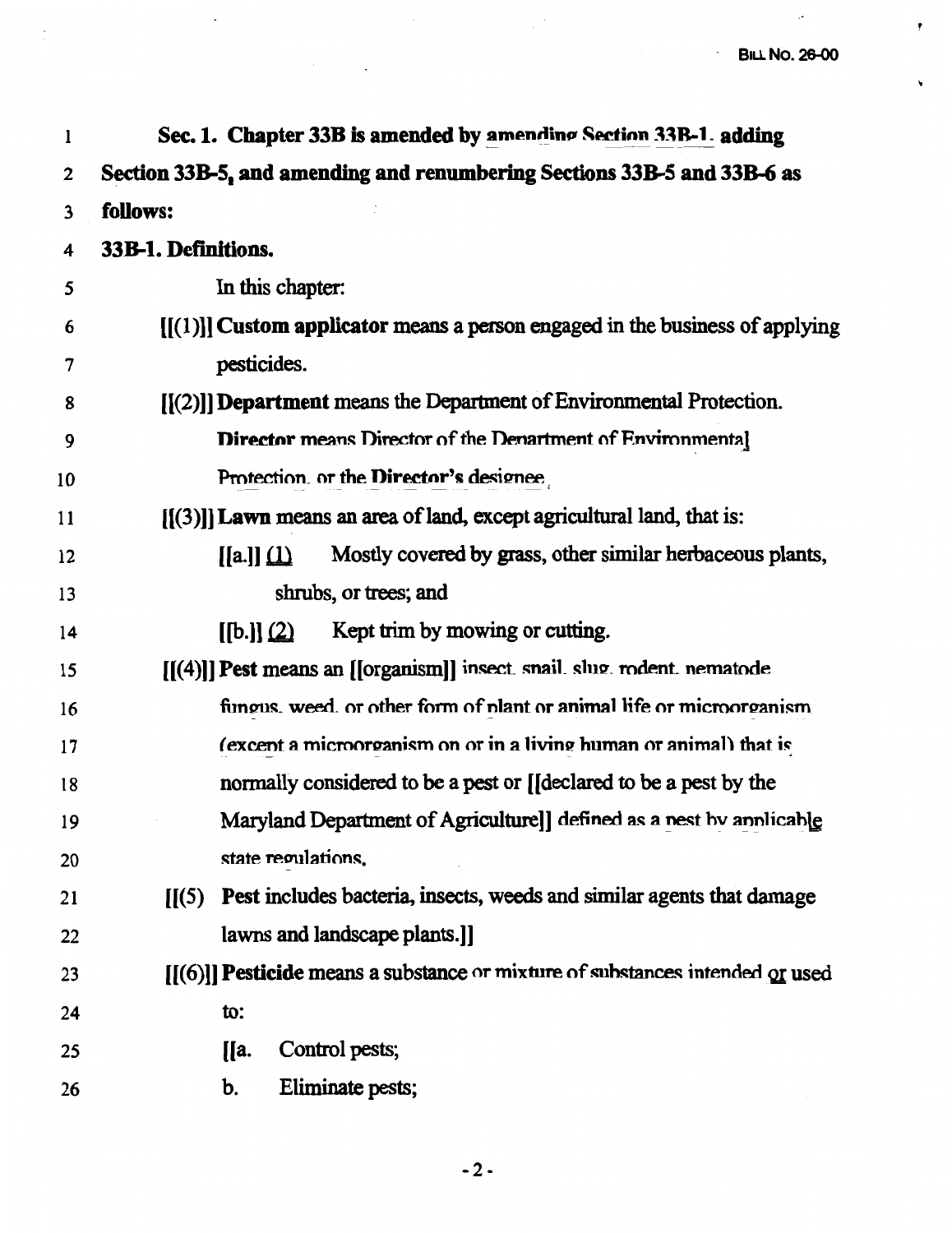| 27              |                          | Regulate plant growth;<br>c.                                                     |
|-----------------|--------------------------|----------------------------------------------------------------------------------|
| 28              |                          | Cause plants to lose their leaves;<br>d.                                         |
| 29              |                          | Dry out plants; or<br>e.                                                         |
| 30 <sup>°</sup> |                          | To make a substance in subparagraphs a. through e. adhere to a<br>f.             |
| 31              |                          | pest or plant.]]                                                                 |
| 32              |                          | prevent. destroy. renel. or mitigate any nest:<br>$\omega$                       |
| 33              |                          | be used as a plant regulator, defoliant, or desiccant; or<br>(2)                 |
| 34              |                          | be used as a spray adjuvant such as a wetting agent or adhesive.<br>$\Omega$     |
| 35              |                          | However, nesticide does not include an antimicrobial agent, such as a            |
| 36              |                          | disinfectant, sanitizer, or deodorizer, used for cleaning that is not            |
| 37              |                          | considered a nesticide under any federal or state law or regulation.             |
| 38              | 33B-5.                   | <b>Storage and handling of pesticides.</b>                                       |
| 39              |                          | Any person who sells at retail a pesticide or material that contains a pesticide |
| 40              | must:                    |                                                                                  |
| 41              | (a)                      | transport. display, and store each pesticide in a secure, properly labeled       |
| 42              |                          | container that resists breakage and leakage, and promptly clean up and           |
| 43              |                          | either repackage or properly dispose of any pesticide that escapes from          |
| 44              |                          | its container:                                                                   |
| 45              | <u>(b)</u>               | [ftransport.]] display[[,]] and store each pesticide separately from any         |
| 46              |                          | <u>food</u> , medicine. <u>or other product that a human being or animal may</u> |
| 47              |                          | ingest;                                                                          |
| 48              | $\mathbf{I}(\mathbf{c})$ | warn buyers of the dangers of pesticide contamination. using materials           |
| 49              |                          | approved or distributed by the Department: and l                                 |
| 50              | $\mathbf{I}(\mathbf{d})$ | inform buyers of the availability of less dangerous alternative products.        |
| 51              |                          | using materials approved or distributed by the Department.                       |

Ÿ

J

 $-3-$